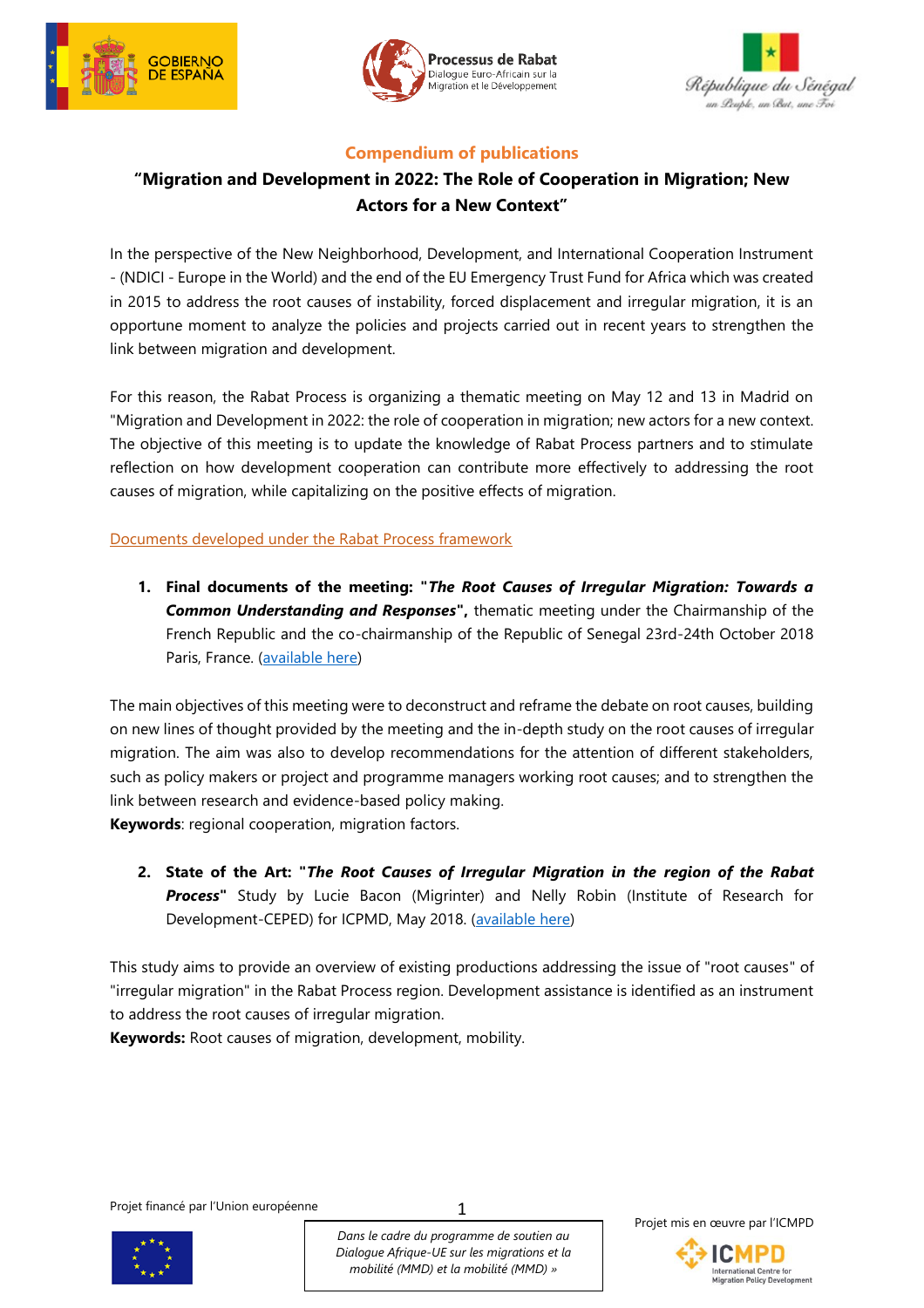





*3.* **Study: "***Social Immobility versus - Social Mobility the Root Causes of International*  **Emigration"** Study by Nelly Robin for ICMPD, September 2019. [\(available here\)](https://www.rabat-process.org/en/activities/publications/social-immobility-versus-social-mobility-the-root-causes-of-international-emigration)

This study explains through a qualitative approach, the causes of emigration in the Rabat Process region from the perspective of the primary actors of migration - the candidates for departure, the migrants and their families. This paper proposes to go beyond the approach according to which migration can be explained solely by determinants (economic, demographic, environmental, political factors). It also seeks to move away from the idea that the causes of "irregular" and "regular" migration are distinct. **Key words:** root causes of migration, mobility.

**4. Working document, "***Migration and development policies and strategies*", by the Rabat Process secretariat, in April 2021. [\(available here\)](https://www.rabat-process.org/en/document-repository/70-studies-publications/304-working-document-m-d-policies-and-strategies/preview?ml=1&iframe=1)

Through a regional analysis, this document explains the "Migration and Development" strategy implemented in Burkina Faso and Ghana. This document provides an analysis of the issues involved in the implementation of this strategy, its actors and the institutions responsible for its development. **Key words:** migration and development, migration policies.

**5. Briefing paper: "***Migration drivers and decision-making of West and Central Africans on the move***"** by Jessamy Garver-Affeldt, published by the Rabat process in collaboration with the Mixed Migration Centre (MMC) in June 2021. [\(available here\)](https://www.rabat-process.org/en/activities/publications/briefing-drivers)

This paper analyses departure's factors of people on the move in West and North Africa. It sheds light on underlying migration drivers and decision-making processes and seeks to contribute to the empirical basis underpinning policy debates and decisions.

**Keywords**: migration factors, West Africa.

**6. Briefing paper: "***Climate-related events and environmental stressors' roles in driving migration in West and North Africa***",** by Francesco Teo Ficcarelli et al. published by the Rabat process in collaboration with the Mixed Migration Centre (MMC) in March 2022. [\(available here\)](https://www.rabat-process.org/en/activities/publications/migration-climate-change-paper)

This paper highlights the influence of climate change on migration in West and North Africa. **Keywords**: climate change, migration.

### Documents related to the European Union Emergency Trust Fund for Africa

**7. Report: "***Learning Lessons from the EUTF - Phase 2 - Paving the way for future programming on migration, mobility and forced displacement*" by Altai Consulting for the European Union, in February 2021. [\(available here\)](https://ec.europa.eu/trustfundforafrica/sites/default/files/learning_lessons_from_the_eutf_final_0.pdf)

This reports analyses migration, mobility and displacement programming in EUTF target countries and highlights best practices, both by the EUTF and other interventions, and opportunities to inform future programming.

2

**Keywords:** European Union emergency trust fund, migration causes, development.

Projet financé par l'Union européenne



*Dans le cadre du programme de soutien au Dialogue Afrique-UE sur les migrations et la mobilité (MMD) et la mobilité (MMD) »* 

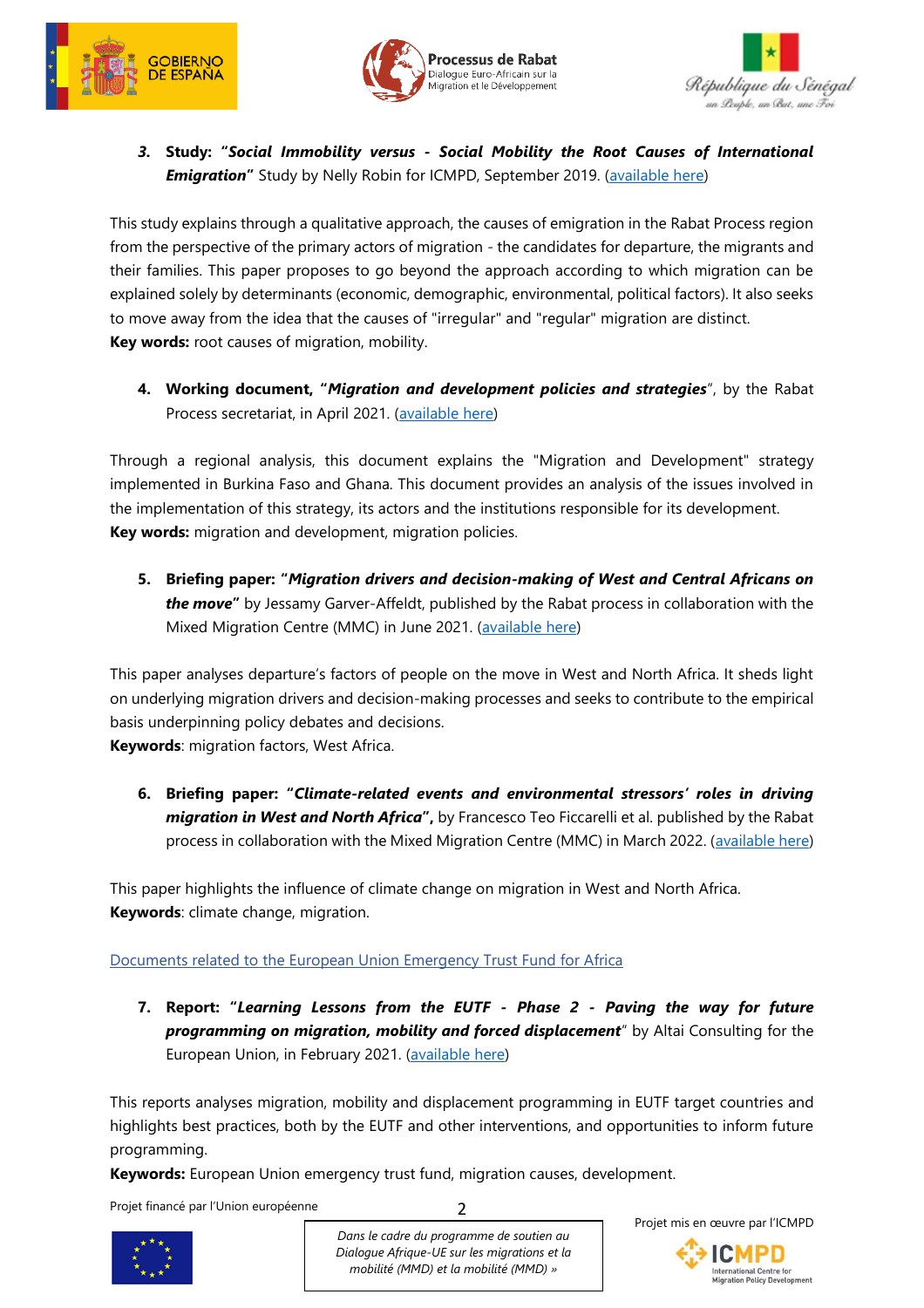





### **8. Report: "***2020 Annual report, EU emergency trust fund for Africa***"** by the European Commission, in March 2021. [\(available here\)](https://ec.europa.eu/trustfundforafrica/sites/default/files/eutf-report_2020_eng_final.pdf)

This Report published by the European Commission gives a feedback on the EU emergency Trust fund for Africa's allowances, targets, and utilities, for the year 2020. As the covid-19 pandemic stroked the African continent, socioeconomic challenges stirred-up even more. The EUTF effectively contributed to the quick EU response to support its African partners.

**Keywords**: European Union emergency trust fund, development.

**9.** *"EU emergency trust fund for Africa*" by the European Commission, last revised in March 2021. [\(available here\)](https://ec.europa.eu/trustfundforafrica/content/trust-fund-financials_en)

This website page summarizes the 'European Union Emergency Trust Fund for Africa' main actors, budget, and development with interactive maps and infographics. **Keywords:** European Union Emergency Fund, development.

**10.** *"Des emplois qui changent des vies », un projet de communication entre la Mauritanie et l'Europe''* by Afredo Caliz, published by the European Commission, in September 2021. [\(available here only in FR\)](https://ec.europa.eu/trustfundforafrica/all-news-and-stories/des-emplois-qui-changent-des-vies-un-projet-de-communication-entre-la_en)

With funding from the European Union emergency trust fund for Africa, the EU and the International Labor Office in Mauritania have developed programs to promote decent employment in order to increase job opportunities for young people in precarious situations and improve their employability. These projects are supported by their partners, the International Labor Organization, AECID and the French Development Agency.

**Keywords:** European Emergency Trust Fund, AECID, development.

**11.** *"Les modes alternatifs de financement de la formation professionnelle en Afrique face aux*  défis du future", published by the European Commission in January 2022. (available here only [in FR\)](https://ec.europa.eu/trustfundforafrica/all-news-and-stories/les-modes-alternatifs-de-financement-de-la-formation-professionnelle-en-afrique_en)

With the financing of the European Union emergency trust fund for Africa, a workshop on knowledge and experience sharing was held in Senegal. The aim was to explore and propose courses of action and innovative solutions for optimal financing of vocational training in Africa through specialised institutions and funds.

**Keywords:** European Union emergency trust fund, development policy.

## **12. Report: "***2021 Report, EU emergency trust fund for Africa***"** by the European Commission, in March 2022. [\(available here\)](http://tender.pomilio.it/data/wp-content/uploads/2022/02/EUTF-REPORT-2021-ENG-for-digital.pdf)

This report published by the European Commission gives a feedback on the EU emergency Trust fund for Africa's allowances, targets, and utilities, for the year 2021. As this year was also marked by socioeconomic challenges notably due to Covid, the EUTF had to further pursued its efforts to foster

3

Projet financé par l'Union européenne



*Dans le cadre du programme de soutien au Dialogue Afrique-UE sur les migrations et la mobilité (MMD) et la mobilité (MMD) »* 

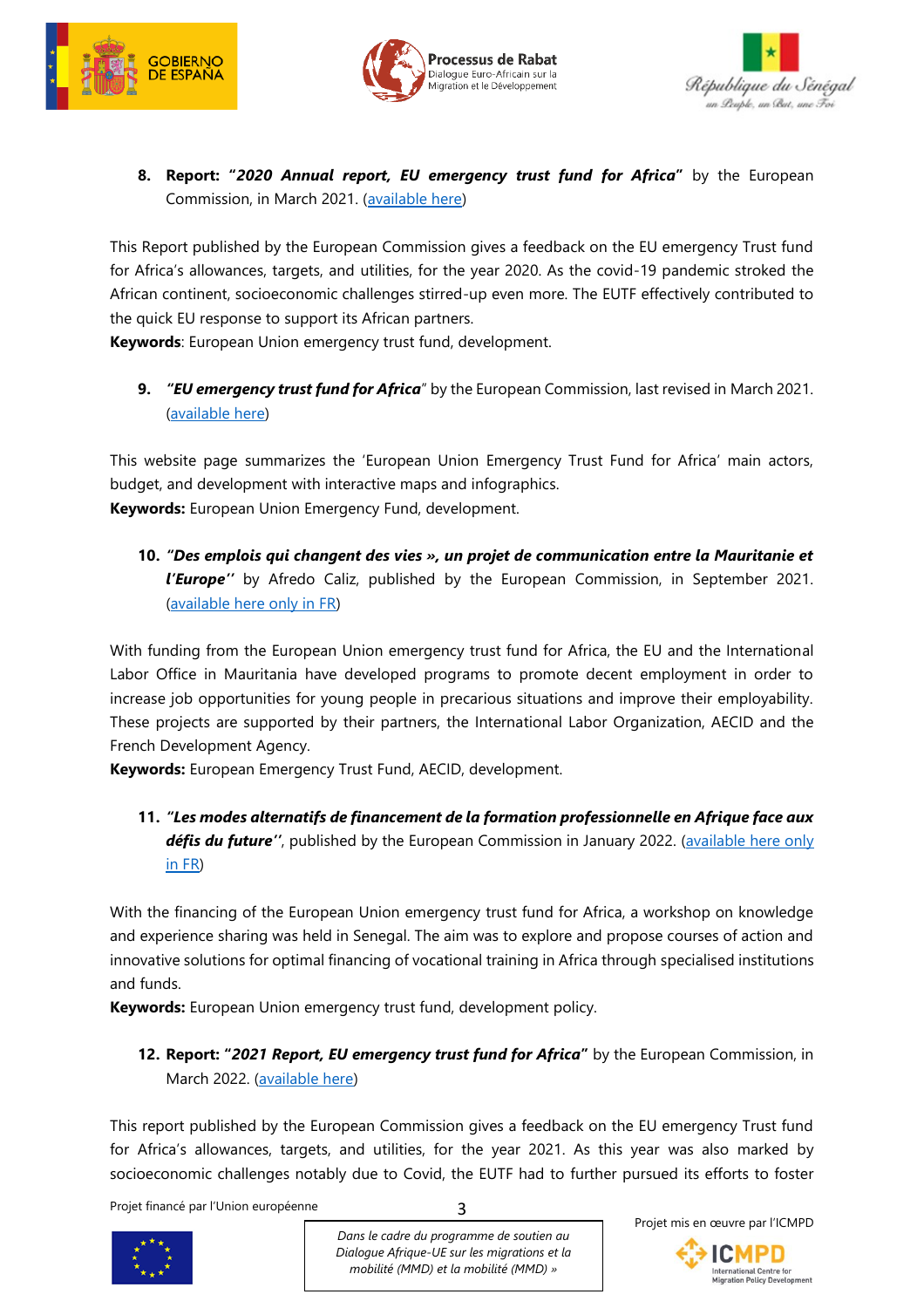





stability and address migration and forced displacement challenges, including their root causes, in close cooperation with African partners.

**Key words** : root causes of migration, European Union emergency trust fund, development.

# **13.** *"EU Trust Fund for Africa Results Framework" by the European Commission. (available* [here\)](https://ec.europa.eu/trustfundforafrica/region/eu-trust-fund-africa-results-framework_en)

This web pages explains through interactive maps and infographics the Main objectives of the EU Trust Fund for Africa Results Framework, as wells as a list of its actions and partners. **Keywords:** European Union emergency trust fund, development.

#### Documents related to Diaspora engagement

**14.** *''Collection of Diaspora Engagement Practices''*, published by the Rabat process in November 2020. [\(available here\)](https://www.rabat-process.org/en/activities/publications/publication-collection-diaspora-engagement-practices)

This documents studies how to maximise the diaspora's economic, social and cultural development contributions, punctuated. Besides, the document also outlines new and exciting trends in the field of diaspora engagement.

**Keywords**: diaspora, migration and development.

#### **15.** *"Diaspora engagement in Africa",* published by EUDiF in April 2021. [\(available here\)](https://diasporafordevelopment.eu/library/regional-series-africa/)

This study follows a series of documents about regional diaspora engagement. It present policy and institutional frameworks related to diaspora engagement. It observes the role of remittances in entrepreneurship and investment in origin countries.

**Keywords**: migration, diaspora, investment.

**16.** *"Diaspora engagement initiatives on diaspora mentorship''* published by EUDiF in May 2021. [\(available here\)](https://diasporafordevelopment.eu/library/collection-mentoring-initiatives/)

This document lists initiatives related to diaspora and mentoring in Africa. **Keywords:** diaspora, entrepreneurship, development.

**17.** *"Diaspora and Economic Development: A Systemic View*", by Aleksandr V. Gevorkyan, published in The European Journal of Development Research, in July 2021. [\(available here\)](https://link.springer.com/article/10.1057/s41287-021-00432-x).

This paper studies successful diaspora business engagement and its impact on countries of origin, while proposing a critical perspective of what can seems a 'general' success. **Keywords**: diaspora engagement, migration and development.

Projet financé par l'Union européenne



*Dans le cadre du programme de soutien au Dialogue Afrique-UE sur les migrations et la mobilité (MMD) et la mobilité (MMD) »* 

 $\Delta$